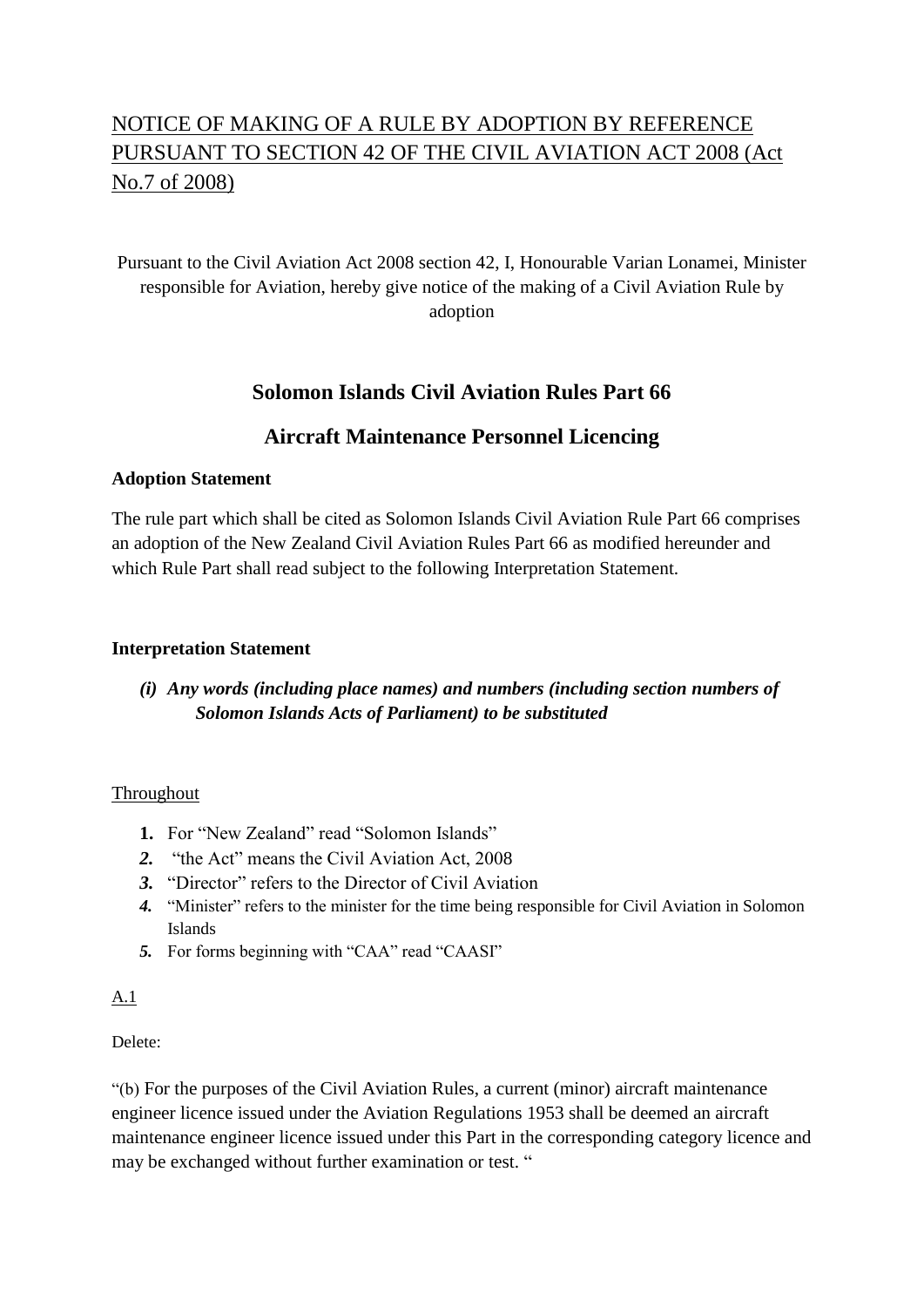And replace with:

"(b) For the purposes of the Civil Aviation Rules, a current aircraft maintenance engineer licence issued under the Air Navigation (Overseas Territories) Act, 2001 shall be deemed an aircraft maintenance engineer licence issued under this Part in the corresponding category licence and may be exchanged without further examination or test.

Delete:

"(c) For the purposes of the Civil Aviation Rules, a group or type rating held on a licence issued under the Civil Aviation Regulations 1953 shall carry over to a licence issued under this Part and is deemed to have been issued under this Part."

And replace with:

"(c) For the purposes of the Civil Aviation Rules, a group or type rating held on a licence issued under the Air Navigation (Overseas Territories Act), 2001 shall carry over to a licence issued under this Part and is deemed to have been issued under this Part."

# **(ii) any part or parts of the adopted rule which shall not apply in Solomon Islands** Nil

**(iii) any general exemptions which will apply in Solomon Islands**

Nil

**(iv) any additional provisions or requirements not found in the New Zealand Rule Part but which will apply in Solomon Islands**

Nil

## **(v) any amendment to, or repeal of, any rule previously adopted in accordance with the provisions and procedures of this section**

Nil

### **(vi) any forms to be used in Solomon Islands**

CAASI 24066/01 - [Aircraft Maintenance Engineer Licence](http://www.caa.govt.nz/Forms/24066-01.pdf)

CAASI 24066/02 - [Aircraft Maintenance Engineer Licence](http://www.caa.govt.nz/Forms/24066-02.pdf)

CAASI 24066/03 - [Application for Issue Inspection Authorisation](http://www.caa.govt.nz/Forms/24066-03.pdf)

CAASI 24066/04 - [Inspection Authorisation Course](http://www.caa.govt.nz/Forms/24066-04.pdf)